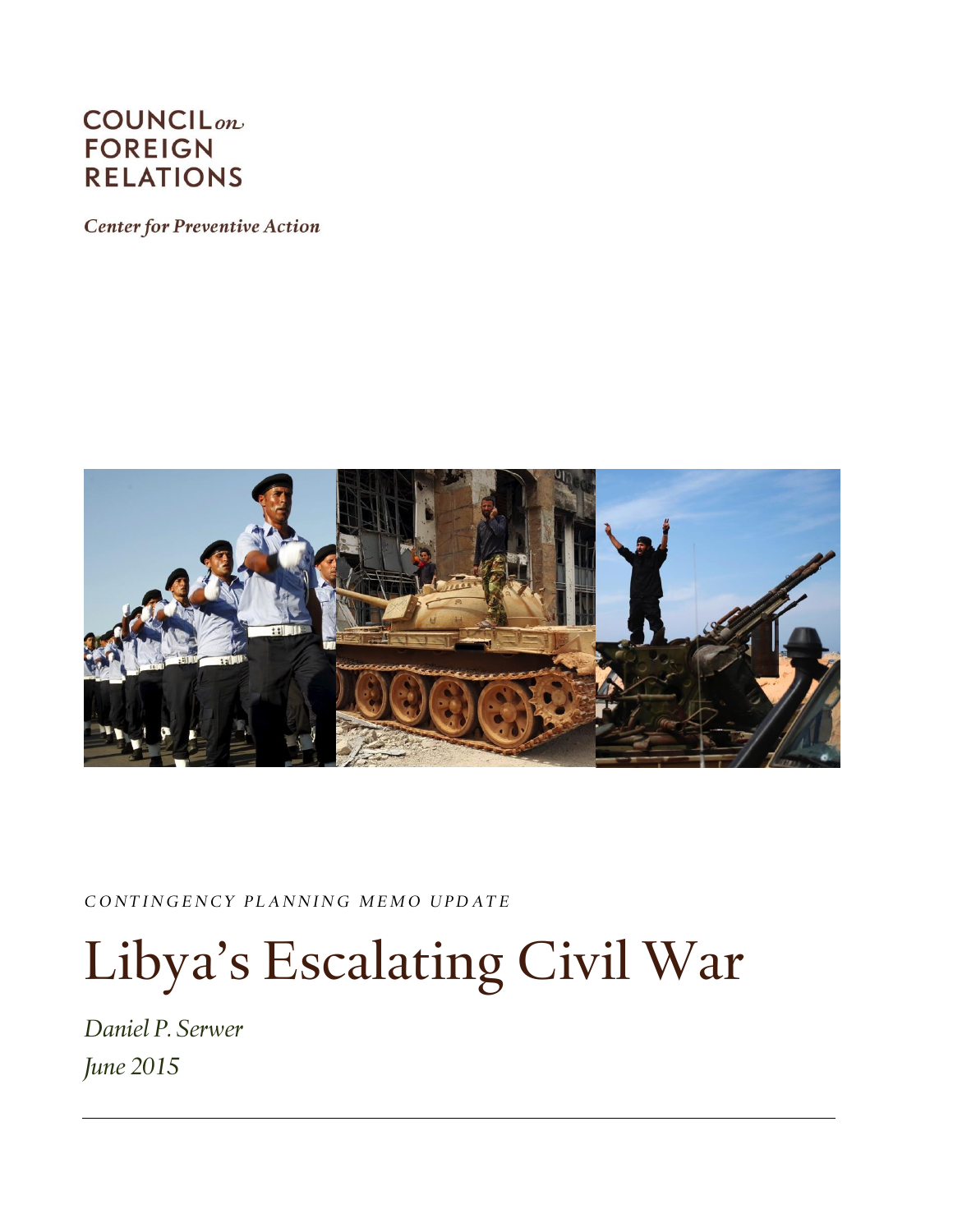The potential chaos highlighted by a 2011 Council on Foreign Relations (CFR) Contingency Planning Memorandum, "[Post-Qaddafi Instability in Libya,](http://www.cfr.org/libya/post-qaddafi-instability-libya/p25612)" has come to fruition. Libya today is in the midst of a civil war—one as confusing as it is ferocious. Atrocities against civilians are mounting. The collapse of the Libyan state and the country's division is possible. This could threaten Libya's remaining oil and gas production and spark new waves of migration to Europe and neighboring countries in North Africa.

Libya's transitional road map fell apart in 2012, as the elected parliament and several subsequent governments failed to demobilize, disarm, and reintegrate revolutionary brigades that had fought against the Qaddafi regime. As a result, the brigades aligned with political factions and began to fight each other, killing thousands of Libyans, internally displacing about 400,000 people, and creating a refugee population of one to two million abroad.

*Libya today is in the midst of a civil war one as confusing as it is ferocious.* 

### *N E W C O N C E R N S*

The conflict pits the Dawn coalition, which controls Tripoli and much of western Libya, against the Dignity coalition, which controls parts of Cyrenaica in the east, in particular Beida and Tobruk, as well as parts of Benghazi. But the geographical division is not neat: combatants from Zintan in the west are an important component of the Dignity coalition while Dawn claims the loyalty of some fighters in the east.



Source: New York Review of Books.

Each coalition has its own self-declared parliament and government, as well as nominal military chiefs. Although the press often associates Dawn with Islamists and Dignity with non-Islamists, both groups have Islamist and non-Islamist support, and the Finance Ministry in Tripoli continues to pay combatants in both coalitions. Egypt and the United Arab Emirates (UAE) provide substantial aid to Dignity, including occasional air strikes on its behalf. Most other countries regard the Dignity-affiliated Beida/Tobruk government as legitimate but want to see a negotiated political settlement. A United Nations (UN) proposal for a national unity government would reinstall the Dignity-affiliated parliament in Tripoli along with

a mostly Dawn-affiliate consultative body, but it is still unclear whether either Dawn or Dignity will accept the proposal.

In addition to the Dawn and Dignity coalitions, a growing presence of jihadists (especially in Derna and Sirte) greatly complicates the situation. Extremists associated with Ansar al-Sharia and the self-declared Islamic State regard both Dignity and Dawn as enemies.

Libya is particularly important for the United States' European Union (EU) allies, both as a gas and oil supplier and as a source of illegal migrants (Libyan and non-Libyan), who are crossing the Mediterranean in unprecedented numbers. As for others in the region, Egypt and Tunisia are hosting large numbers of Libyans, straining their already struggling economies and limited social services. Tuareg fighters returning from Libya have contributed to the ongoing secessionist strife in northern Mali.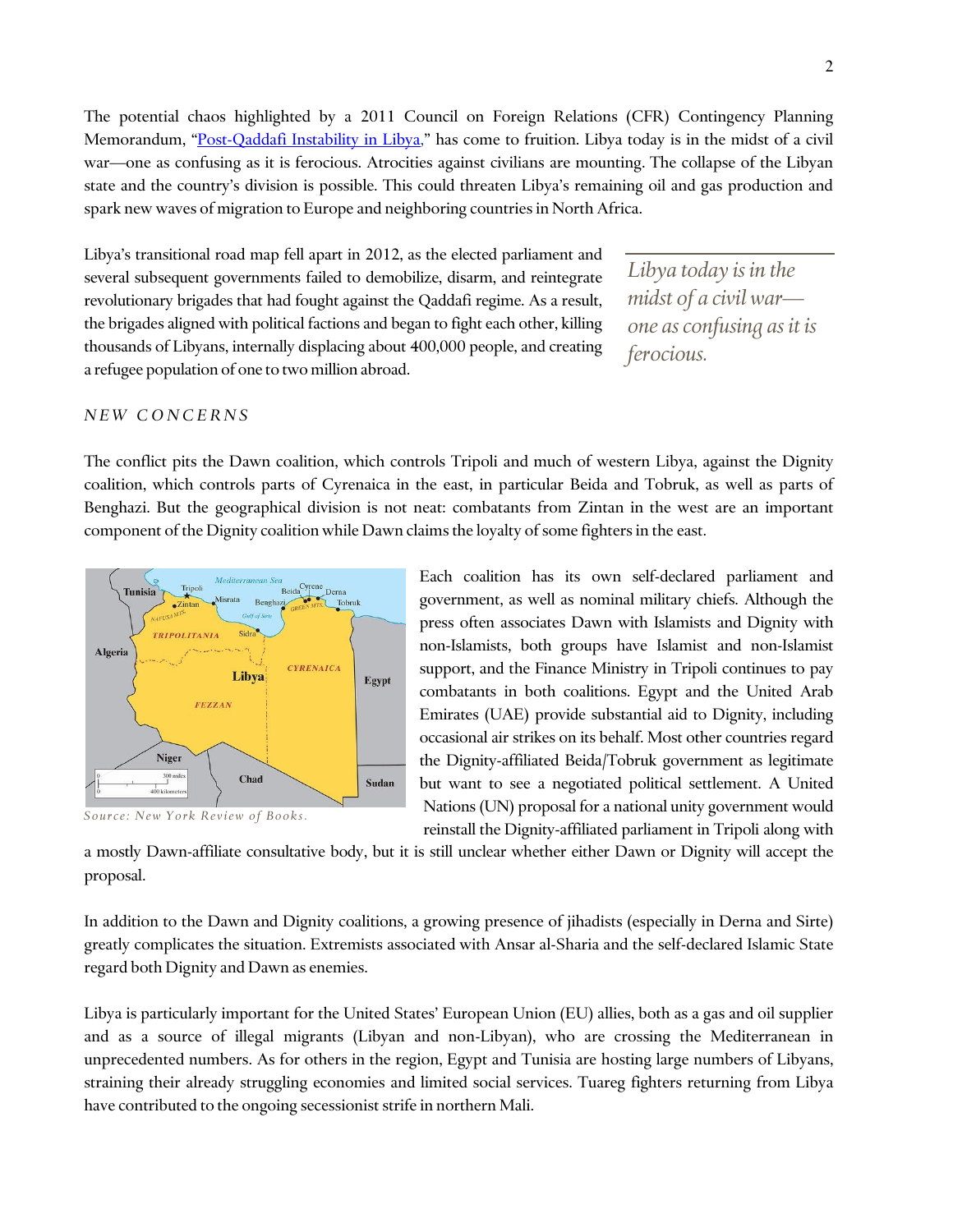#### *P O L I C Y I M P L I C A T I O N S*

An escalation of the fighting in Libya will likely result in further radicalization, risking partition and even complete state collapse, with consequences across North Africa and Europe. Were it not for the even greater chaos in Iraq, Syria, and Yemen, where the Islamic State and al-Qaeda-linked forces are more prominent, the United States would be more concerned about the potential for Libya to provide safe haven to international terrorists. Also at risk is Libya's remaining oil production of several hundred thousand barrels per day, as well as its gas supply to Europe, which will be important next winter if Russia cuts off supply to Ukraine, through which most of Europe's Russian supplies of gas flows. UN efforts at a political settlement will be fruitless without strong backing from its members, including support for the peacekeeping forces required to protect a national unity government and restore law and order in major population centers. In the absence of a political settlement, possible scenarios include a win for Dignity, backed by Egypt and the UAE, or fragmentation of the country. A Dignity win would create serious risks of retributive violence, including attacks against civilians. Fragmentation could also further escalate violence, since substantial oil and gas resources would be at stake. While a settlement is being negotiated, local stabilization efforts could relieve parts of Libya from violence, but on the national level it could take time and a great deal of effort.

#### *R E C O M M E N D A T I O N S*

As European interests in Libya overshadow those of the United States, the EU should take the lead in helping the country out of its current predicament. Arab countries—including Egypt and the UAE, as well as the more neutral Algeria and Morocco—should also make substantial contributions. Washington's role should be one of encouraging and facilitating UN, EU, and Arab efforts, rather than undertaking a major new initiative.

- Washington should support, including in a UN Security Council resolution, an inclusive national political solution, which allows the return of a single, legitimate governing authority to Tripoli that is willing and able to fight extremist Islamists. The constitution, prepared with U.S. assistance, should devolve as much authority as possible over other issues to Libya's three regions and twenty-two districts.
- Washington should support, through the UN or Libyan nongovernmental organizations (NGOs), local stabilization and traditional mediation efforts among tribes, municipal councils, and local militias to end fighting, especially in western Libya. Such UN and NGO efforts should include facilitation of meetings and training as well as visits to other countries (Lebanon, Bosnia, and Albania) that have suffered civil conflict.
- Washington should encourage Italy and France to form a coalition of the willing to provide peacekeeping forces with a UN mandate in support of a national political settlement, including substantial Arab contributions of police and military personnel. A force of ten to fifteen thousand peacekeepers—more than currently under consideration by the Europeans—would be necessary to protect a national unity government.
- Washington should support this mission from the air and sea with logistics, intelligence, and air strikes, but without boots on the ground.
- The United States, Europe, and Arab countries should coordinate to help the Libyan government develop counterterrorism and internal security capabilities. This approach would entail a major effort to disarm, demobilize, and reintegrate militias as well as create effective Libyan forces under civilian control. At least six to eight thousand troops—once envisioned for the now-abandoned Libyan General Purpose Force—would be required, possibly organized on a regional basis. The United States needs to be ready to spend at least the \$600 million over eight years targeted for that program.